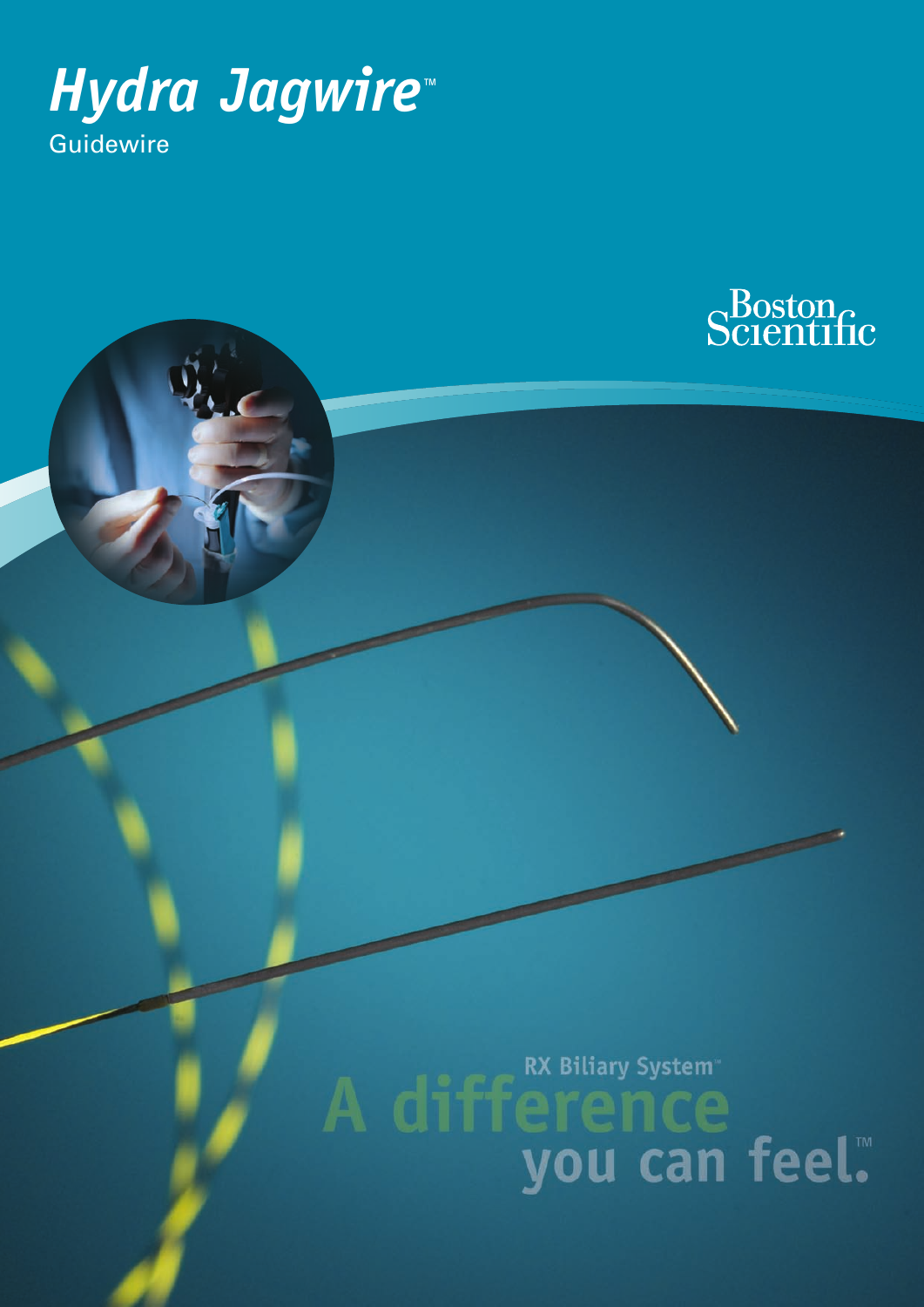### *RX Biliary System™*

A difference you can feel.™

The endoscope shows you the way, but it's your sense of touch that gets you where you need to go. The devices that make up the RX Biliary System have been developed to provide access and control with a sensation of device responsiveness that truly is… *a difference you can feel*.

Over the years, Boston Scientific has earned the confidence and allegiance of customers around the world who have adopted the RX Biliary System for everyday use. Our legacy of success in developing high performance RX biliary devices has enabled us to change the landscape of ERCP procedures. By innovating and refining products, we've put control and access right at your fingertips.

### TWO DISTINCT TIPS ON A SINGLE GUIDEWIRE

*Guidewire tip technology designed to improve procedural efficiency*

- ♦ 10cm hydrophilic Dream Tip™ End is designed for soft, smooth access and excellent tactile feel. Switch to the 5cm hydrophilic tip to meet procedural demands for firmer tip
- ♦ 5cm tip similar in performance to the Jagwire™ Guidewire
- ◆ 260cm and 450cm guidewire lengths available to meet physician preference for short-wire or traditional over-the-wire technique
- ◆ Guidewire may be left in place during sphincterotomy
- ♦ Choice of angled or straight Dream Tip End

### RX LOCKING DEVICE

*Guidewire locks in place to maintain access*

- ◆ Guidewire may be locked and unlocked at any time during the procedure
- $\triangle$  Facilitates device exchange, contrast injection and biliary therapy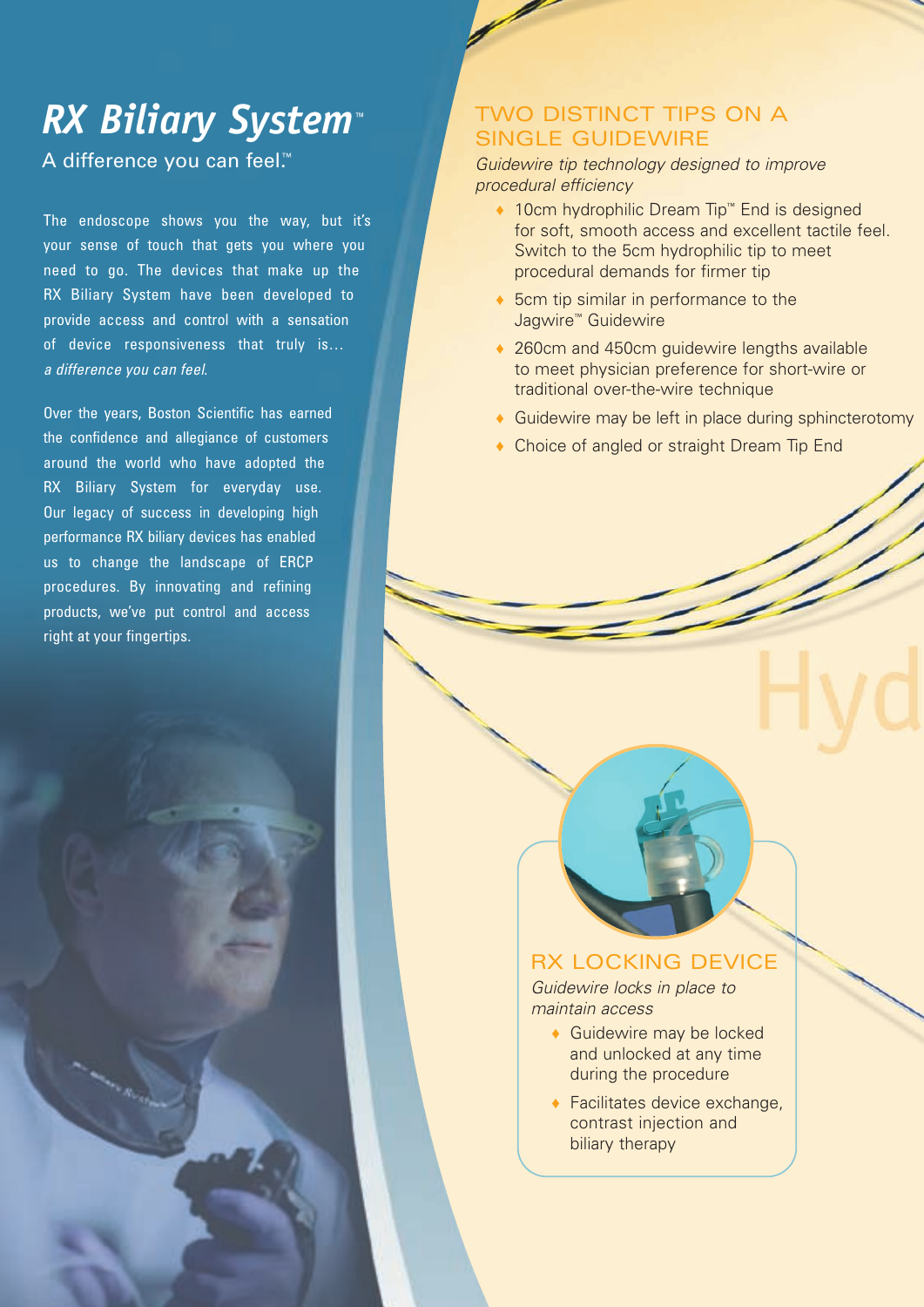### TACTILE RESPONSIVENESS

*Side-loading Torque Device designed for effective guidewire tip manipulation*

- ♦ Engineered to facilitate deep cannulation of the common bile duct
- ◆ Endoglide™ Coating promotes smooth tracking and enhances tactile sensation
- ♦ Kink-resistant, nitinol shaft engineered for wire control and manipulation capabilities

# Guidewire



Choice of Angled or Straight Tip



### VISUALISATION

*Hydra Jagwire Guidewire is designed to form an alpha loop to facilitate duct access*

- ♦ Striped movement markers designed to indicate wire positioning during wire advancement and device exchange
- ♦ Radiopaque markers at 10cm and 15cm facilitate accurate stricture measurement
- ♦ Tungsten-filled tips aid fluoroscopic visualisation to help confirm access during device exchange

*Images courtesy of Thomas Kowalski, MD, Thomas Jefferson University Hospital, Philadelphia, PA*